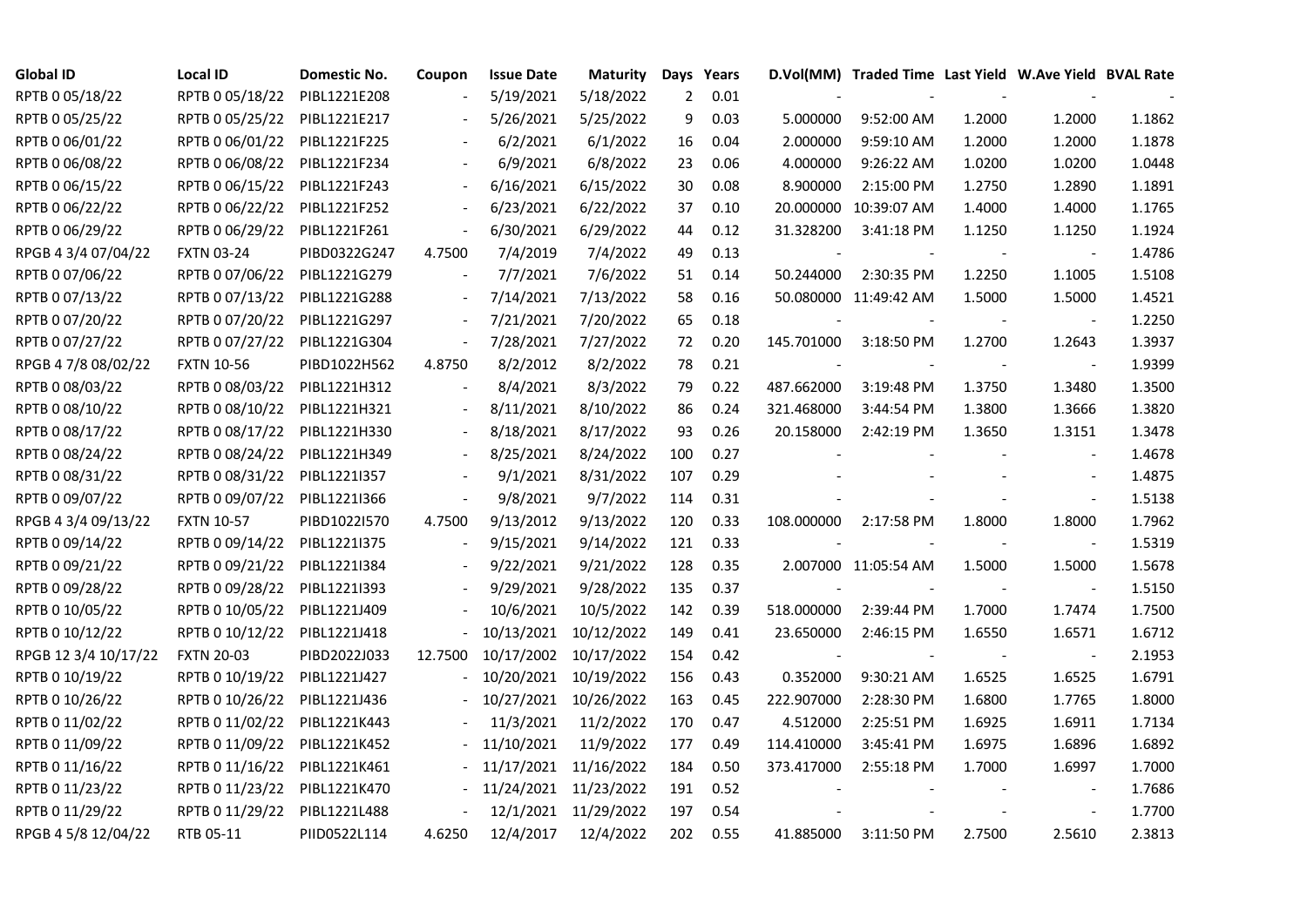| <b>Global ID</b>     | Local ID          | Domestic No. | Coupon                   | <b>Issue Date</b> | <b>Maturity</b> |     | Days Years |              | D.Vol(MM) Traded Time Last Yield W.Ave Yield BVAL Rate |        |                          |        |
|----------------------|-------------------|--------------|--------------------------|-------------------|-----------------|-----|------------|--------------|--------------------------------------------------------|--------|--------------------------|--------|
| RPGB 4 12/06/22      | <b>FXTN 10-58</b> | PIBD1022L585 | 4.0000                   | 12/6/2012         | 12/6/2022       | 204 | 0.56       | 6.960000     | 2:35:24 PM                                             | 2.9800 | 2.9800                   | 2.4499 |
| RPTB 0 12/07/22      | RPTB 0 12/07/22   | PIBL1221L497 |                          | 12/7/2021         | 12/7/2022       | 205 | 0.56       |              |                                                        |        |                          | 1.7708 |
| RPTB 0 12/14/22      | RPTB 0 12/14/22   | PIBL1221L503 |                          | 12/15/2021        | 12/14/2022      | 212 | 0.58       | 20.200000    | 2:38:45 PM                                             | 1.8500 | 1.7015                   | 1.7537 |
| RPTB 0 01/04/23      | RPTB 0 01/04/23   | PIBL1222A013 |                          | 1/5/2022          | 1/4/2023        | 233 | 0.64       |              | 1.520000 11:54:46 AM                                   | 1.7500 | 1.7500                   | 1.7728 |
| RPTB 0 01/11/23      | RPTB 0 01/11/23   | PIBL1222A022 |                          | 1/12/2022         | 1/11/2023       | 240 | 0.66       |              |                                                        |        |                          | 1.7634 |
| RPTB 0 01/18/23      | RPTB 0 01/18/23   | PIBL1222A031 |                          | 1/19/2022         | 1/18/2023       | 247 | 0.68       |              |                                                        |        | $\overline{\phantom{a}}$ | 1.7540 |
| RPTB 0 01/25/23      | RPTB 0 01/25/23   | PIBL1222A040 |                          | 1/26/2022         | 1/25/2023       | 254 | 0.70       |              |                                                        |        | $\overline{\phantom{a}}$ | 1.7336 |
| RPTB 0 02/01/23      | RPTB 0 02/01/23   | PIBL1222B058 |                          | 2/2/2022          | 2/1/2023        | 261 | 0.72       |              |                                                        |        | $\blacksquare$           | 1.7828 |
| RPTB 0 02/08/23      | RPTB 0 02/08/23   | PIBL1222B067 |                          | 2/9/2022          | 2/8/2023        | 268 | 0.73       |              | 0.325000 10:52:20 AM                                   | 1.7000 | 1.7000                   | 1.7675 |
| RPGB 4 3/8 02/11/23  | RTB 03-10         | PIID0323B101 | 4.3750                   | 2/11/2020         | 2/11/2023       | 271 | 0.74       | 48.440000    | 3:29:26 PM                                             | 2.6700 | 2.7021                   | 2.5976 |
| RPTB 0 02/15/23      | RPTB 0 02/15/23   | PIBL1222B076 |                          | 2/16/2022         | 2/15/2023       | 275 | 0.75       |              |                                                        |        | $\overline{\phantom{a}}$ | 1.7836 |
| RPGB 13 02/20/23     | <b>FXTN 20-04</b> | PIBD2023B048 | 13.0000                  | 2/20/2003         | 2/20/2023       | 280 | 0.77       |              |                                                        |        |                          | 2.6530 |
| RPTB 0 02/22/23      | RPTB 0 02/22/23   | PIBL1222B085 |                          | 2/23/2022         | 2/22/2023       | 282 | 0.77       |              |                                                        |        | $\blacksquare$           | 1.7894 |
| RPGB 5 1/2 03/08/23  | <b>FXTN 05-75</b> | PIBD0523C752 | 5.5000                   | 3/8/2018          | 3/8/2023        | 296 | 0.81       |              | 297.500000 10:08:29 AM                                 | 2.9500 | 2.9487                   | 2.8507 |
| RPTB 0 03/15/23      | RPTB 0 03/15/23   | PIBL1222C119 |                          | 3/16/2022         | 3/15/2023       | 303 | 0.83       |              | 1.000000 10:24:07 AM                                   | 1.7000 | 1.7000                   | 1.8645 |
| RPTB 0 03/22/23      | RPTB 0 03/22/23   | PIBL1222C128 |                          | 3/23/2022         | 3/22/2023       | 310 | 0.85       |              |                                                        |        |                          | 1.8834 |
| RPTB 0 04/05/23      | RPTB 0 04/05/23   | PIBL1222D145 |                          | 4/6/2022          | 4/5/2023        | 324 | 0.89       |              |                                                        |        | $\overline{\phantom{a}}$ | 1.9180 |
| RPTB 0 04/12/23      | RPTB 0 04/12/23   | PIBL1222D154 | $\blacksquare$           | 4/13/2022         | 4/12/2023       | 331 | 0.91       |              | 25.000000 10:42:58 AM                                  | 1.9215 | 1.9215                   | 1.9382 |
| RPTB 0 04/19/23      | RPTB 0 04/19/23   | PIBL1222D163 | $\blacksquare$           | 4/20/2022         | 4/19/2023       | 338 | 0.93       |              |                                                        |        | $\blacksquare$           | 1.9000 |
| RPGB 3 1/2 04/21/23  | <b>FXTN 07-58</b> | PIBD0723D588 | 3.5000                   | 4/21/2016         | 4/21/2023       | 340 | 0.93       | 1,365.320000 | 2:16:57 PM                                             | 3.0500 | 3.0863                   | 3.0663 |
| RPTB 0 04/26/23      | RPTB 0 04/26/23   | PIBL1222D172 | $\blacksquare$           | 4/27/2022         | 4/26/2023       | 345 | 0.95       | 31.287000    | 3:35:30 PM                                             | 1.9700 | 1.9650                   | 1.9478 |
| RPTB 0 05/03/23      | RPTB 0 05/03/23   | PIBL1222E180 | $\overline{\phantom{a}}$ | 5/4/2022          | 5/3/2023        | 352 | 0.96       | 26.972000    | 3:42:14 PM                                             | 1.9350 | 1.9412                   | 2.0015 |
| RPGB 11 7/8 05/29/23 | <b>FXTN 20-05</b> | PIBD2023E054 | 11.8750                  | 5/29/2003         | 5/29/2023       | 378 | 1.04       |              |                                                        |        |                          | 2.9612 |
| RPGB 3 1/4 08/15/23  | RTB 10-04         | PIID1023H046 | 3.2500                   | 8/15/2013         | 8/15/2023       | 456 | 1.25       | 46.095000    | 2:44:05 PM                                             | 3.5500 | 3.1983                   | 3.1994 |
| RPGB 2 3/8 09/10/23  | <b>FXTN 03-25</b> | PIBD0323I252 | 2.3750                   | 9/10/2020         | 9/10/2023       | 482 | 1.32       |              |                                                        |        | $\overline{\phantom{a}}$ | 3.2050 |
| RPGB 11 3/8 10/23/23 | <b>FXTN 20-06</b> | PIBD2023J068 | 11.3750                  | 10/23/2003        | 10/23/2023      | 525 | 1.44       |              |                                                        |        | $\overline{\phantom{a}}$ | 3.3439 |
| RPGB 2 3/8 03/09/24  | RTB 03-11         | PIID0324C115 | 2.3750                   | 3/9/2021          | 3/9/2024        | 663 | 1.82       | 11.800000    | 2:10:30 PM                                             | 3.6300 | 3.4523                   | 3.2570 |
| RPGB 6 1/4 03/12/24  | RTB 05-12         | PIID0524C129 | 6.2500                   | 3/12/2019         | 3/12/2024       | 666 | 1.82       | 60.000000    | 3:14:23 PM                                             | 3.8000 | 3.8713                   | 3.8011 |
| RPGB 4 1/2 04/20/24  | <b>FXTN 07-59</b> | PIBD0724D595 | 4.5000                   | 4/20/2017         | 4/20/2024       | 705 | 1.93       | 1.000000     | 2:11:07 PM                                             | 4.2300 | 4.2300                   | 3.8125 |
| RPGB 12 3/8 06/03/24 | <b>FXTN 20-07</b> | PIBD2024F075 | 12.3750                  | 6/3/2004          | 6/3/2024        | 749 | 2.05       |              |                                                        |        |                          | 3.9203 |
| RPGB 12 7/8 08/05/24 | <b>FXTN 20-08</b> | PIBD2024H086 | 12.8750                  | 8/5/2004          | 8/5/2024        | 812 | 2.22       |              |                                                        |        | $\blacksquare$           | 4.0615 |
| RPGB 4 1/8 08/20/24  | <b>FXTN 10-59</b> | PIBD1024H595 | 4.1250                   | 8/20/2014         | 8/20/2024       | 827 | 2.26       |              |                                                        |        | $\overline{\phantom{a}}$ | 4.0955 |
| RPGB 4 1/4 10/17/24  | <b>FXTN 05-76</b> | PIBD0524J762 | 4.2500                   | 10/17/2019        | 10/17/2024      | 885 | 2.42       | 5.750000     | 2:53:42 PM                                             | 4.4250 | 4.4250                   | 4.2253 |
| RPGB 13 3/4 11/11/24 | <b>FXTN 20-09</b> | PIBD2024K091 | 13.7500                  | 11/11/2004        | 11/11/2024      | 910 | 2.49       |              |                                                        |        |                          | 4.2812 |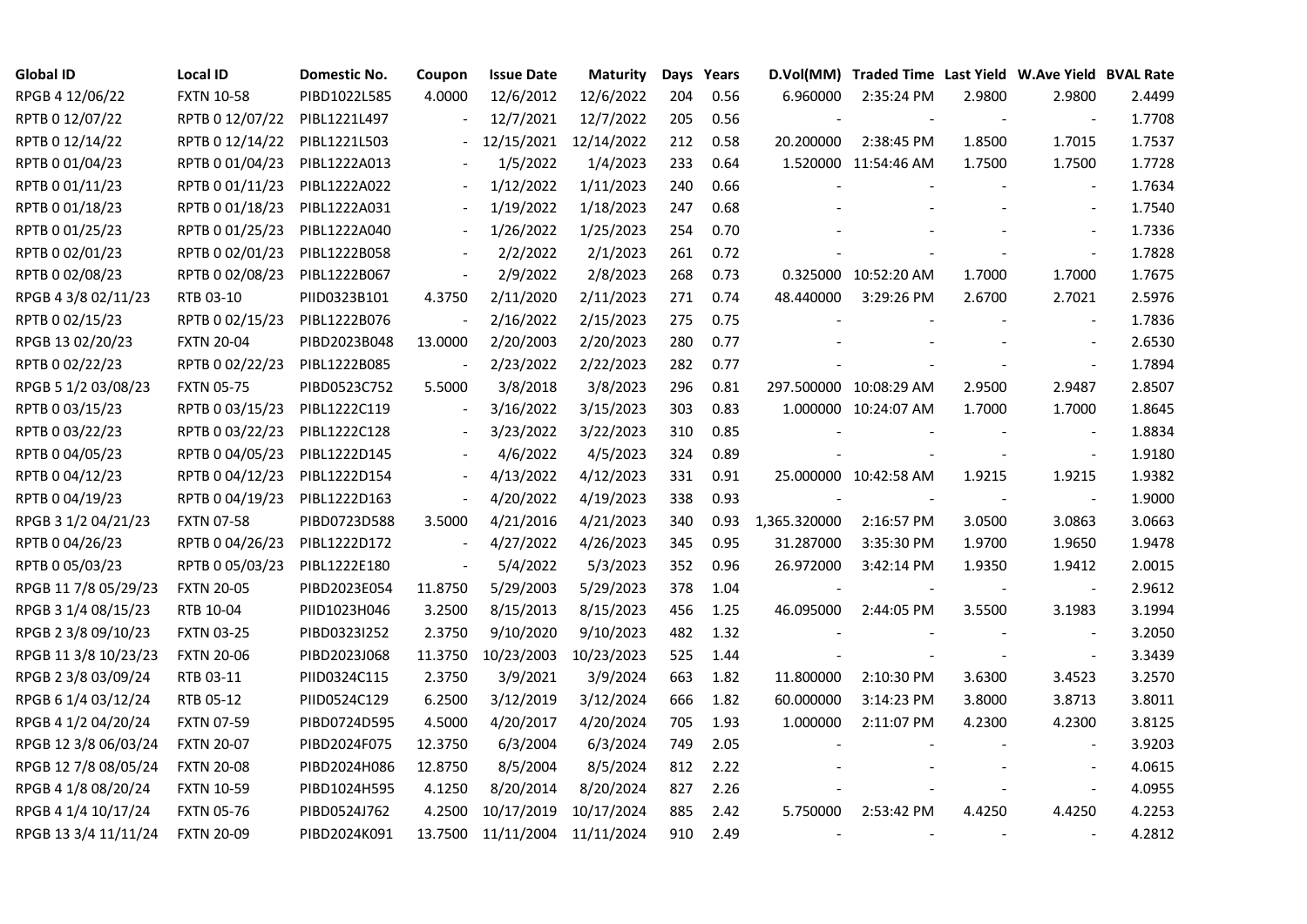| <b>Global ID</b>     | <b>Local ID</b>   | Domestic No. | Coupon  | <b>Issue Date</b> | Maturity         | Days Years | D.Vol(MM)  | Traded Time Last Yield W.Ave Yield BVAL Rate |        |                          |        |
|----------------------|-------------------|--------------|---------|-------------------|------------------|------------|------------|----------------------------------------------|--------|--------------------------|--------|
| RPGB 4 1/4 04/07/25  | <b>FXTN 03-27</b> | PIBD0325D270 | 4.2500  | 4/7/2022          | 4/7/2025 1,057   | 2.89       | 502.487000 | 3:51:05 PM                                   | 4.9300 | 4.8957                   | 4.9059 |
| RPGB 5 3/4 04/12/25  | <b>FXTN 07-61</b> | PIBD0725D618 | 5.7500  | 4/12/2018         | 4/12/2025 1,062  | 2.91       |            |                                              |        |                          | 4.5731 |
| RPGB 12 1/8 04/14/25 | <b>FXTN 20-10</b> | PIBD2025D103 | 12.1250 | 4/14/2005         | 4/14/2025 1,064  | 2.91       |            |                                              |        | $\sim$                   | 4.6263 |
| RPGB 2 5/8 08/12/25  | RTB 05-13         | PIID0525H130 | 2.6250  | 8/12/2020         | 8/12/2025 1,184  | 3.24       | 518.715000 | 3:57:14 PM                                   | 4.8500 | 4.8535                   | 4.8403 |
| RPGB 3 5/8 09/09/25  | <b>FXTN 10-60</b> | PIBD10251608 | 3.6250  | 9/9/2015          | 9/9/2025 1,212   | 3.32       |            |                                              |        | $\overline{\phantom{a}}$ | 5.2116 |
| RPGB 12 1/8 10/20/25 | <b>FXTN 20-11</b> | PIBD2025J116 | 12.1250 | 10/20/2005        | 10/20/2025 1,253 | 3.43       |            |                                              |        |                          | 4.9842 |
| RPGB 18 1/4 11/29/25 | <b>FXTN 25-01</b> | PIBD2525K015 | 18.2500 | 11/29/2000        | 11/29/2025 1,293 | 3.54       |            |                                              |        | $\blacksquare$           | 5.0571 |
| RPGB 10 1/4 01/19/26 | <b>FXTN 20-12</b> | PIBD2026A122 | 10.2500 | 1/19/2006         | 1/19/2026 1,344  | 3.68       |            |                                              |        | $\blacksquare$           | 5.1500 |
| RPGB 6 1/4 02/14/26  | <b>FXTN 07-62</b> | PIBD0726B627 | 6.2500  | 2/14/2019         | 2/14/2026 1,370  | 3.75       |            |                                              |        |                          | 5.2461 |
| RPGB 3 3/8 04/08/26  | <b>FXTN 05-77</b> | PIBD0526D772 | 3.3750  | 4/8/2021          | 4/8/2026 1,423   | 3.90       | 32.370000  | 3:55:23 PM                                   | 5.2000 | 5.2898                   | 5.7240 |
| RPGB 3 1/2 09/20/26  | RTB 10-05         | PIID1026I057 | 3.5000  | 9/20/2016         | 9/20/2026 1,588  | 4.35       | 46.070000  | 3:31:57 PM                                   | 5.2250 | 5.9832                   | 5.5267 |
| RPGB 6 1/4 10/20/26  | RTB 15-01         | PIID1526J019 | 6.2500  | 10/20/2011        | 10/20/2026 1,618 | 4.43       | 1.000000   | 2:12:13 PM                                   | 5.2000 | 5.2000                   | 5.5563 |
| RPGB 8 12/07/26      | <b>FXTN 20-13</b> | PIBD2026L139 | 8.0000  | 12/7/2006         | 12/7/2026 1,666  | 4.56       |            |                                              |        | $\overline{a}$           | 5.6269 |
| RPGB 5 3/8 03/01/27  | RTB 15-02         | PIID1527C023 | 5.3750  | 3/1/2012          | 3/1/2027 1,750   | 4.79       |            |                                              |        | $\blacksquare$           | 5.7349 |
| RPGB 4 7/8 03/04/27  | RTB 05-15         | PIID0527C159 | 4.8750  | 3/4/2022          | 3/4/2027 1,753   | 4.80       | 133.588000 | 2:42:33 PM                                   | 5.3500 | 5.3166                   | 5.2988 |
| RPGB 4 3/4 05/04/27  | <b>FXTN 10-61</b> | PIBD1027E617 | 4.7500  | 5/4/2017          | 5/4/2027 1,814   | 4.97       |            |                                              |        |                          | 5.7994 |
| RPGB 4 5/8 06/02/27  | RTB 05-14         | PIID0527L140 | 4.6250  | 12/2/2021         | 6/2/2027 1,843   | 5.05       | 50.875000  | 3:47:53 PM                                   | 5.4950 | 5.6024                   | 5.8867 |
| RPGB 8 5/8 09/06/27  | <b>FXTN 20-14</b> | PIBD2027I140 | 8.6250  | 9/6/2007          | 9/6/2027 1,939   | 5.31       |            |                                              |        | $\blacksquare$           | 5.9107 |
| RPGB 6 1/4 03/22/28  | <b>FXTN 10-63</b> | PIBD1028C635 | 6.2500  | 3/22/2018         | 3/22/2028 2,137  | 5.85       |            |                                              |        | $\blacksquare$           | 6.0472 |
| RPGB 3 5/8 04/22/28  | <b>FXTN 07-64</b> | PIBD0728D649 | 3.6250  | 4/22/2021         | 4/22/2028 2,168  | 5.94       | 52.560000  | 2:04:07 PM                                   | 6.0525 | 6.0558                   | 6.2852 |
| RPGB 3 3/4 08/12/28  | <b>FXTN 07-65</b> | PIBD0728H654 | 3.7500  | 8/12/2021         | 8/12/2028 2,280  | 6.24       | 258.180000 | 2:09:31 PM                                   | 6.2000 | 6.1358                   | 6.2800 |
| RPGB 9 1/2 12/04/28  | <b>FXTN 20-15</b> | PIBD2028L151 | 9.5000  | 12/4/2008         | 12/4/2028 2,394  | 6.55       |            |                                              |        | $\blacksquare$           | 6.1427 |
| RPGB 67/8 01/10/29   | <b>FXTN 10-64</b> | PIBD1029A644 | 6.8750  | 1/10/2019         | 1/10/2029 2,431  | 6.66       | 0.150000   | 2:48:14 PM                                   | 6.1000 | 6.1000                   | 5.9825 |
| RPGB 8 3/4 05/27/30  | <b>FXTN 20-16</b> | PIBD2030E166 | 8.7500  | 5/27/2010         | 5/27/2030 2,933  | 8.03       |            |                                              |        | $\overline{\phantom{a}}$ | 6.2460 |
| RPGB 2 7/8 07/09/30  | <b>FXTN 10-65</b> | PIBD1030G655 | 2.8750  | 7/9/2020          | 7/9/2030 2,976   | 8.15       |            | 1.000000 11:24:14 AM                         | 6.1050 | 6.1050                   | 5.9146 |
| RPGB 12 1/2 07/28/30 | <b>FXTN 25-02</b> | PIBD2530G029 | 12.5000 | 7/28/2005         | 7/28/2030 2,995  | 8.20       |            |                                              |        | $\blacksquare$           | 6.2537 |
| RPGB 11 1/4 01/26/31 | <b>FXTN 25-03</b> | PIBD2531A032 | 11.2500 | 1/26/2006         | 1/26/2031 3,177  | 8.70       |            |                                              |        | $\blacksquare$           | 6.2764 |
| RPGB 8 07/19/31      | <b>FXTN 20-17</b> | PIBD2031G171 | 8.0000  | 7/19/2011         | 7/19/2031 3,351  | 9.18       |            |                                              |        | $\blacksquare$           | 6.2034 |
| RPGB 4 07/22/31      | <b>FXTN 10-66</b> | PIBD1031G662 | 4.0000  | 7/22/2021         | 7/22/2031 3,354  | 9.18       | 6.000000   | 2:41:46 PM                                   | 6.5500 | 6.5500                   | 6.2218 |
| RPGB 9 3/8 10/05/31  | <b>FXTN 25-04</b> | PIBD2531J042 | 9.3750  | 10/5/2006         | 10/5/2031 3,429  | 9.39       |            |                                              |        |                          | 6.2927 |
| RPGB 4 7/8 01/20/32  | <b>FXTN 10-67</b> | PIBD1032A675 | 4.8750  | 1/20/2022         | 1/20/2032 3,536  | 9.68       | 317.539000 | 3:11:26 PM                                   | 6.2500 | 6.4987                   | 6.4949 |
| RPGB 5 7/8 02/02/32  | <b>FXTN 20-18</b> | PIBD2032B183 | 5.8750  | 2/2/2012          | 2/2/2032 3,549   | 9.72       |            |                                              |        | $\blacksquare$           | 6.2948 |
| RPGB 5 7/8 03/01/32  | RTB 20-01         | PIID2032C014 | 5.8750  | 3/1/2012          | 3/1/2032 3,577   | 9.79       | 1.800000   | 3:21:15 PM                                   | 6.5000 | 6.5000                   | 6.2953 |
| RPGB 5 3/4 09/27/32  | <b>FXTN 20-19</b> | PIBD2032I195 | 5.7500  | 9/27/2012         | 9/27/2032 3,787  | 10.37      |            |                                              |        | $\sim$                   | 6.2872 |